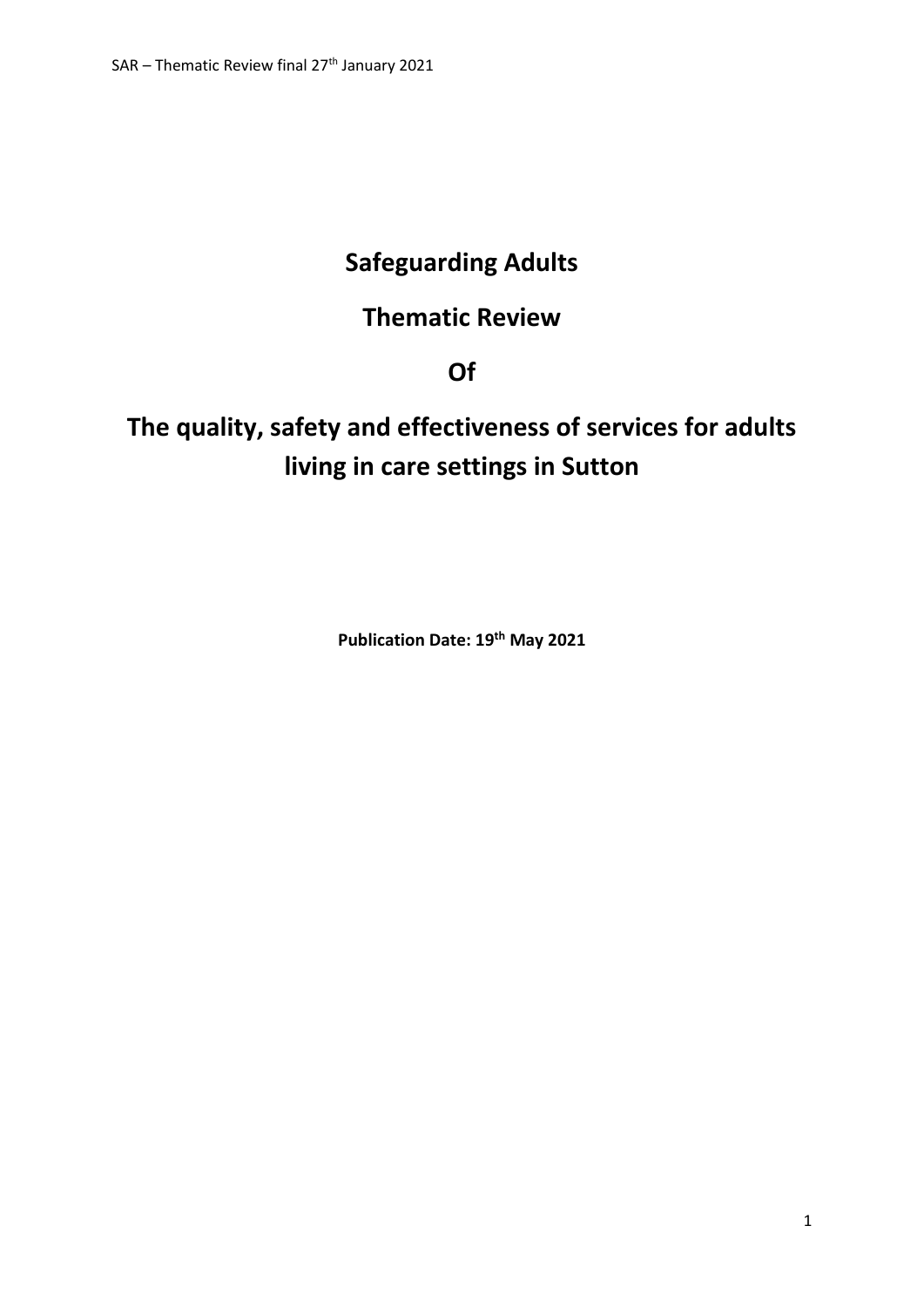## **Introduction:**

This is a report on the findings from thematic safeguarding adults review of the care provision for adults living in care setting. This was commissioned by Sutton Safeguarding Adult Board following the identification of some common themes arising from several cases referred to the Board. It identifies the learning from two of those cases and from the wider context of how safeguarding partners work together effectively across what is, locally and nationally, an increasingly complex and fragmented system of care provision. It identifies 11 key learning points for the Board to consider and decide on how to apply the learning.

## **Background Context**:

**.** 

The review was commissioned in relation to two cases, both referred under S44. There was a recognition by the Sutton Safeguarding Adults Board that there were similar themes in the two cases despite the clear difference between them. Similar themes were also emerging in relation to several other cases known to the Board.

Nationally the context is one where the quality of care and the safety of residents in nursing and residential care, and in specialist care for adults with learning or physical disabilities continues to be a concern. A review undertaken by East Midlands Safeguarding Adults network in 2017<sup>1</sup> identified a number of key learning points; all of which have informed the terms of reference for this specific thematic review. (appendix 1). Other reviews have highlighted the key issues in terms of the relationship between the Care Quality Commission (CQC), local authorities and hospitals.

**Case 1:** The first case was considered following the death of a woman placed from one of the local NHS Hospital Trusts into nursing home accommodation following surgery after a fall at her home. The Coroner concluded a Narrative Verdict, finding this was contributed to by Neglect. Failure by the home to follow their own policies in relation to diabetic care was causative.

**Case 2:** The other referral related to abuse experienced by residents at a specific residential home (Home B) for adults with learning difficulties run by a large national provider with homes in Sutton. This was following the completion of an enquiry conducted in line with s42 Care Act 2015 that found young people and adults had been abused whilst resident. This provision had secured approval from CQC in December 2018 to change its status to provide specialist residential care to adults with learning disabilities and behavioural needs. By March 2019 a number of people had been placed into the accommodation. All of these were 'out of borough' placements, i.e. arranged by other local authorities moving their clients into Sutton. LBS' adult social care department were not responsible for these placements and were not

 $^1$  Undertaken by the East Midlands Safeguarding Adults network and published by ADASS in November 2017 at: https://www.nottinghamshire.gov.uk/media/132275/emsanthematicreviewsars.pdf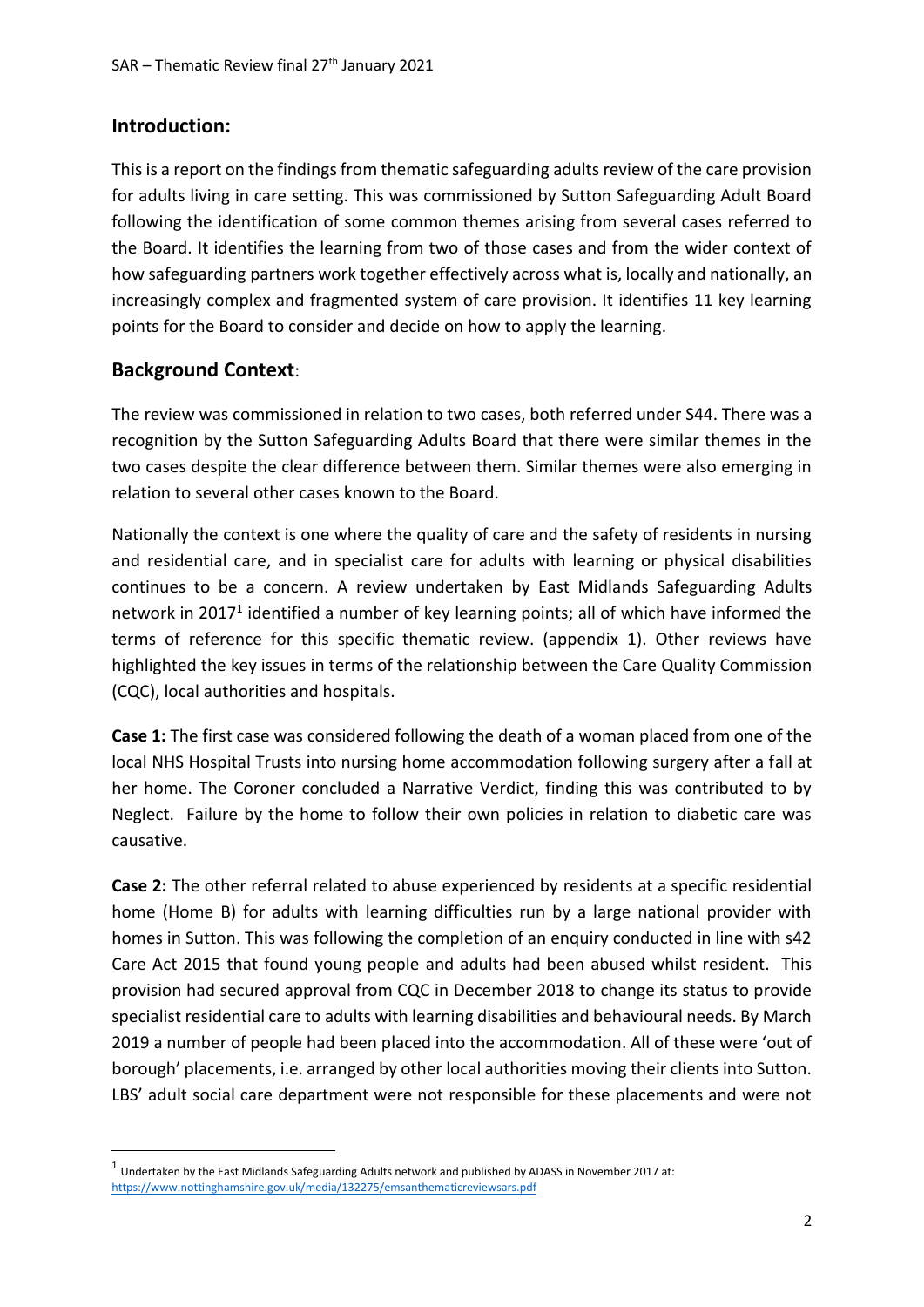informed that clients had been placed there.<sup>2</sup> In March 2019 LBS received a complaint which triggered a visit by commissioning staff who in turn raised concerns with the placing authority and CQC that 2 of the residents were under 18. When further concerns were raised in early April 2019 a full enquiry was undertaken in line with s42 Care Act 2019. A multi-agency action plan was put in place resulting in the prosecution of 4 members of staff accused of ill treatment of those in their care. Criminal proceedings have been delayed due to C-19. In addition, 5 further staff members were referred to the DBS

This thematic review did not undertake any detailed review of either of these cases and does not deal with the facts of what happened. In both cases this has already been done through other processes.

## **Terms of reference and methodology**:

 $\overline{a}$ 

The review explores the following key questions:

- 1. Have the recommendations put forward by the complex abuse investigation at Home B led to improved practice, particularly in respect of interdepartmental and interagency communication so poor quality or care or concerns regarding culture/ organisational abuse are identified early? How is this reported to SSAB and the wider community?
- 2. Have recommendations regarding hospital discharge following the Individual A learning review been implemented locally? How could these be applied across the South West London CCG footprint? How will this be reported to SSAB and the wider community?
- 3. What role should family, friends and advocacy play in preventing a culture of poor care or institutional abuse? How do we ensure their voices are heard and concerns acted on?
- 4. How do agencies work together to identify new provisions opening in Sutton (including supported living placements)? How does this ensure provision is properly resourced and regulated to provide the care, particularly if this is commissioned on a 'spot purchase' arrangement, 'step down to assess' or other intermediate care basis?
- 5. Where there is a high degree of restraint anticipated or residents are placed by other local authorities or CCGs which are out of area, is the legal framework robust enough to ensure host authorities are aware of placements and can comply with their safeguarding and market management responsibilities? Would mandatory notification (proposed by the Atlas House report) assist and what can be done locally to reduce safeguarding risk whilst legislative changes are considered?
- 6. What worked well in these investigations? Particular focus to be given to securing both criminal and civil (DBS) remedies for the adults and children who experienced abuse. Did this comply with the 'making safeguarding personal' principles?

 $^2$  It should be noted that whilst it is good practice to notify 'host' authorities of a placement within their area, as they will be responsible to lead any safeguarding enquiry under s42 Care Act 2014, it isn't a legal requirement unless responsibility for funding on-going care will transfer to the new authority [see s37 Care Act 2014 and chapter 20-21 Care and Support Guidance.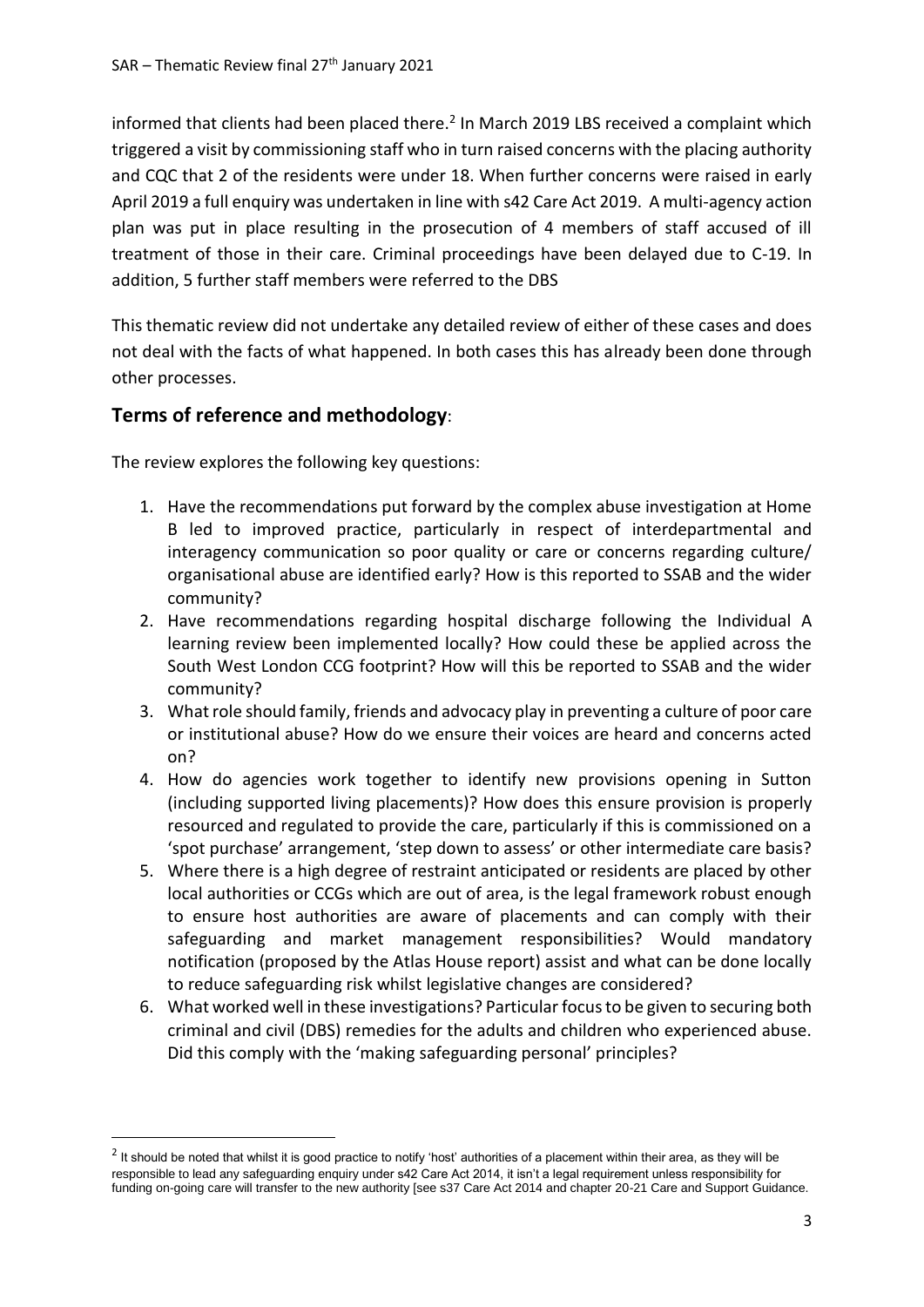7. Has the C-19 crisis built on the learning from the two cases, changed the context for Sutton and provided better opportunities to work together to address some of the issues, and if so, what can we learn from this for the future?

Scope and Methodology:

The Independent Author is required to:

- 1. Review and analyse:
	- Evidence collected in the course of the safeguarding investigation
	- Chronologies / IMRs / collated records
- 2. Identify and be provided with additional information
- 3. Liaise with the individuals' concerned families and frontline staff as appropriate

She is further required to:

- 1. Attend meetings with the SAR / One Panel and any other relevant meetings
- 2. Produce a written report, which provides an analysis of the evidence presented, consideration to Making Safeguarding Personal, findings and recommendations for agencies across the borough to implement.
- 3. Present the report to the Sutton Safeguarding Adults Board on completion.
- **4.** Conduct a Learning Event across related partners.
- **5.** To undertake any other tasks that the Panel or the Board identify.

The review involved on-line interviews with key personnel (appendix 2), and a number of online focus group interviews. Interviews with family members and residents in case 2 were not possible due to the ongoing court proceedings. Technical challenges affected the range of people interviewed and the CCG did not contribute as a consequence. C-19 constraints meant file audits could not be undertaken. Delays in progressing the review for a variety of reasons meant that a planned practitioner learning event/focus group did not take place, and interviews with other SAB Chairs were not held. The Reviewer was satisfied there was sufficient robust and very rich evidence to make proper conclusions without those specific elements.

The Metropolitan Police were not involved in the interviews. At the planning stage they were not included as they had limited involvement in case 1. Their role in case two was well documented and led to successful prosecutions. After the multi-agency learning event, when the absence of any prosecution in case 1 was discussed, conversations took place with the Police. Following this a new investigation began in relation to ongoing concerns about case one, as there were, in the Reviewer's opinion, questions to answer about why the failure to act appropriately in terms of treatment for Individual A had not been deemed to be neglectful at the time. This investigation will not be concluded until at least June 2021. Rather than wait until then the decision was made to note the action taken by the Metropolitan Police in response to learning from this review, and conclude the review process.

The family (for Individual A) gave very generously of their time and made a thoughtful and very balanced contribution to the reviewer's understanding of the family perspective. Everyone who was interviewed was constructive, open and reflective in their contributions.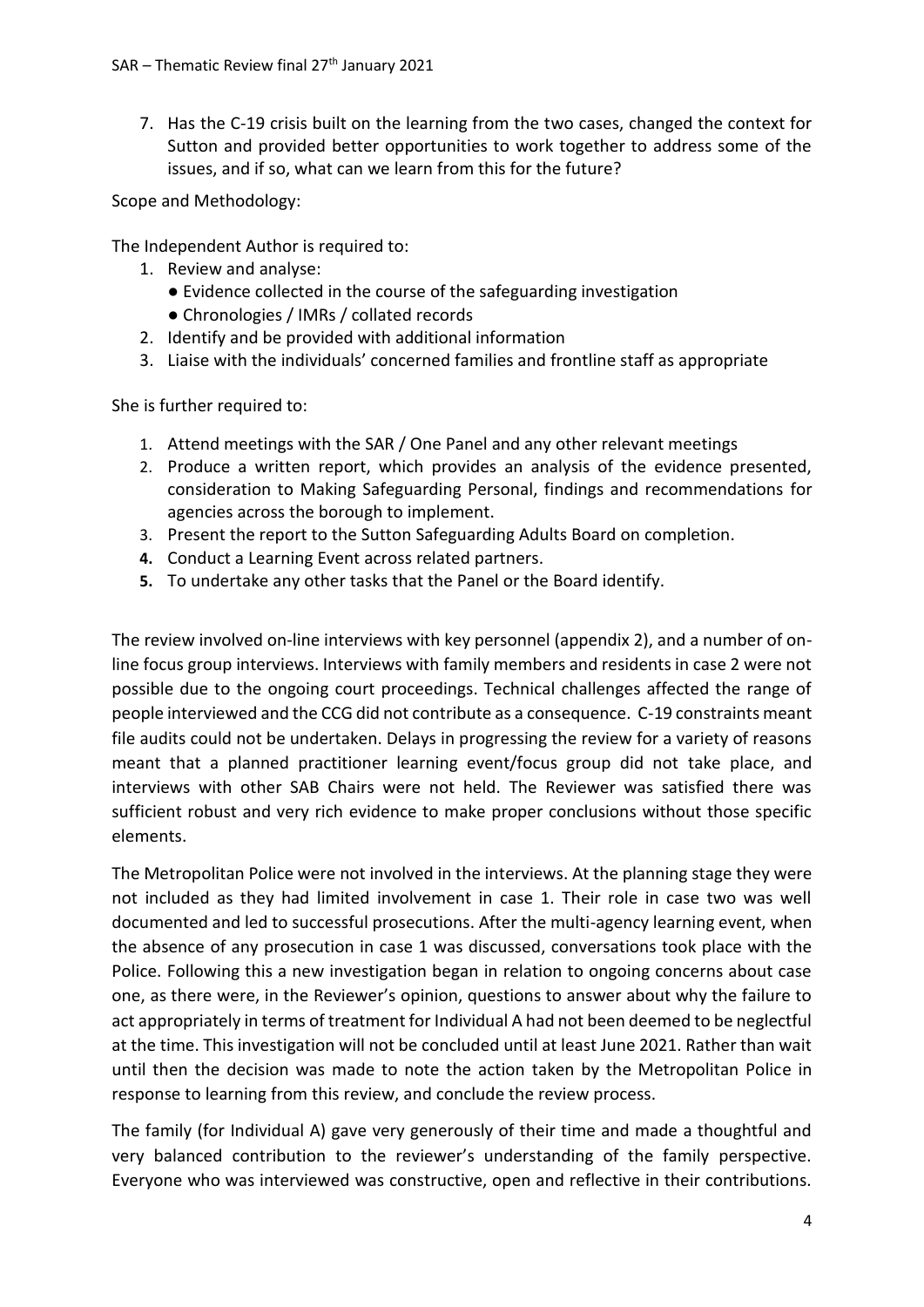It is striking that a significant number of those people interviewed were not in post at the time of both cases. The review was significantly enhanced by their "fresh eyes" and analysis of the organisational context they had moved into.

The Review was conducted by Jane Held, an independent safeguarding consultant.

## **Review Findings**:

**Key question 1:** *Have the recommendations put forward by the complex abuse investigation at Home B led to improved practice, particularly in respect of interdepartmental and interagency communication so poor quality or care or concerns regarding culture/ organisational abuse are identified early? How is this reported to SSAB and the wider community?*

The complex abuse investigation was, after a delayed start and limited recognition of what action was necessary, an exemplary investigation. There was no formal report at the conclusion of the investigation setting out what had been learnt and what needed to happen so there were no formal recommendations or a formal action plan. Individuals in adult services had very limited knowledge of both the issues involved or of any actions arising from it so there was little cross fertilization across different groups of services.

There is no doubt that despite this, the complex abuse investigation has led to some changes in interdepartmental and interagency communication in the services most involved with the provision of Learning Disability (LD) Services. Several examples of improvements were provided. Individual residents in LD settings involved in any investigation will at the conclusion of that process be supported through individual therapeutic intervention plans in recognition of the trauma caused to them. Providers involved in concerns about care, or safeguarding investigations can now be recorded on "mosaic" (the Local Authority Case system) in their own right. This means multiple incidents at the same setting can be recorded in one place as well as in individual case files, thereby improving the surveillance and monitoring capacity of the local authority as well as the response to new incidents (if practitioners actually use the capability). The commitment made to increasing commissioning capacity in the local authority was another response.

The strongest indicator of improvement and the application of learning was the speed and effectiveness of the multi-agency response to further concerns and a S42 investigation at the same unit. This is good practice but is, in itself, concerning as the undoubted personal commitment of the relevant senior staff within the provider organisation has not, as yet translated into effective change on the ground by the provider. However agencies responded effectively and well.

**Key question 2:** *Have recommendations regarding hospital discharge following the Individual A learning review been implemented locally? How could these be applied across*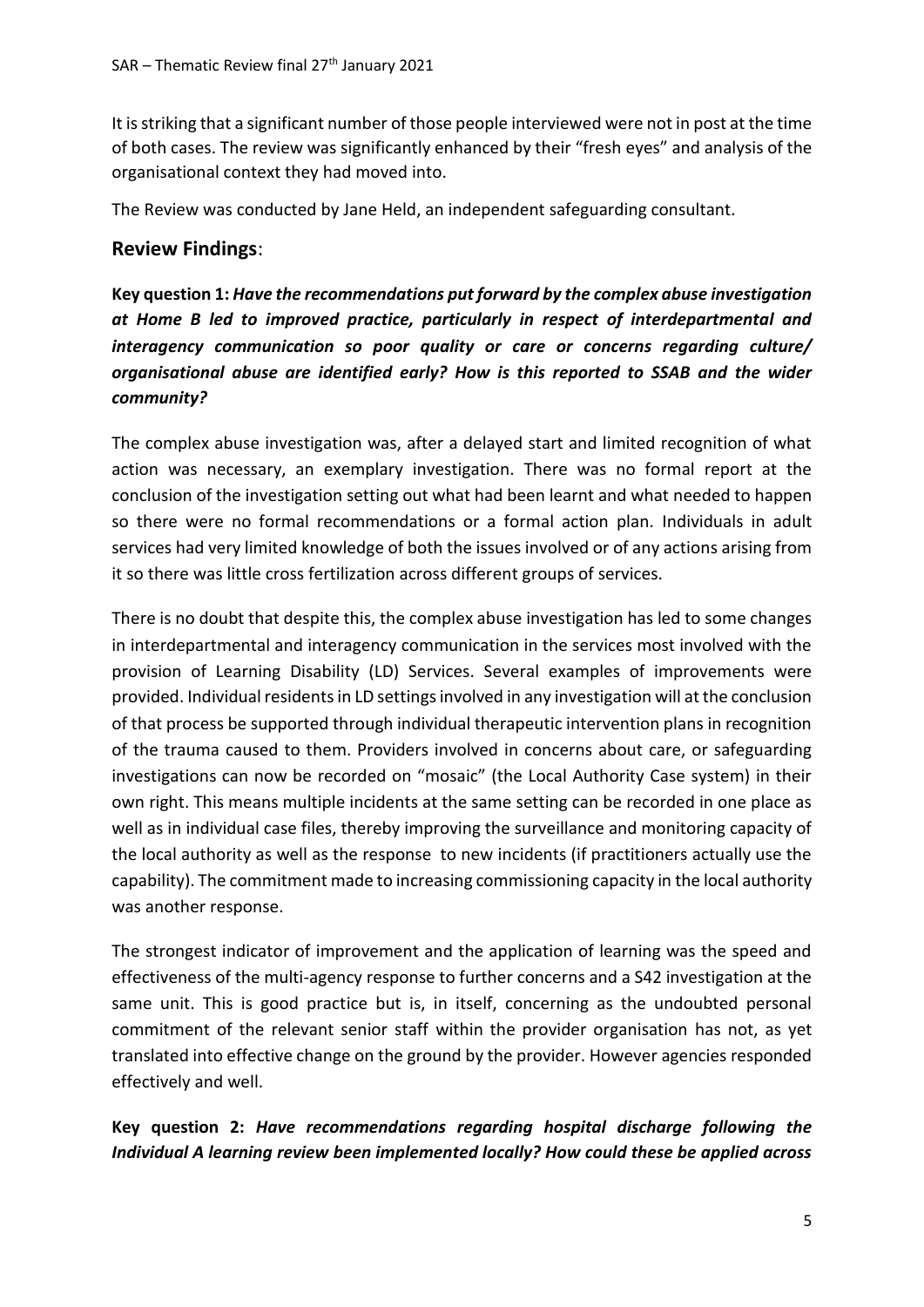## *the South West London CCG footprint? How will this be reported to SSAB and the wider community?*

As with the other case there was no final report following the learning review which took place, but which was not clearly documented. There appears to have been no action plan associated with the learning. The Hospital Trust did not commission a Serious Incident Review (although retrospectively it is clear this should have been properly considered at the time). Surprisingly and of some concern, there was no immediate referral under S44 (Care Act 2014)<sup>3</sup> for consideration of whether the Safeguarding Adults Board should undertake a Safeguarding Adults Review even though the s42 investigations indicated the criteria for such a review were met. If it had been, there may have been a more effective process of learning from what had happened, as well as a multi-agency approach to the case.

The provider concerned did commission an internal investigation and an action plan was drawn up. It is clear from the inquest that action was taken to address the concerns identified by the provider. This included clear recommendations that an admissions checklist should be properly completed on receipt of residents from hospital and all aspects of the resident's care plans, treatment requirements and medical needs established before admission and cross checked on admission.

This action whilst appropriate for the provider does not address a range of issues highlighted about hospital discharges during the safeguarding investigations. The safeguarding team at the Hospital were clear that action has been taken to improve four areas of concern within the hospital; the approach to discharge planning processes on a multi-disciplinary basis when the patient and family are taking personal responsibility for the post discharge arrangements (especially with self-funders) transfer of information at hand-offs between one part of the hospital and another as well as at discharge; the identification and review of all cases of socalled "unsafe or failed discharges" and repeat admissions and full and proper engagement with S42 requirements and processes.

Whilst individual parts of the system have taken action, it is clear that there has not been a multi-agency and multi-disciplinary approach to further exploring what can be done to improve discharge planning across the system.

**Key Question 3:** *What role should family, friends and advocacy play in preventing a culture of poor care or institutional abuse? How do we ensure their voices are heard and concerns acted on?* 

**.** 

<sup>3</sup> **S44: Safeguarding adults reviews**

<sup>(1)</sup>An SAB must arrange for there to be a review of a case involving an adult in its area with needs for care and support (whether or not the local authority has been meeting any of those needs) if— (a)there is reasonable cause for concern about how the SAB, members of it or other persons with relevant functions worked together to safeguard the adult,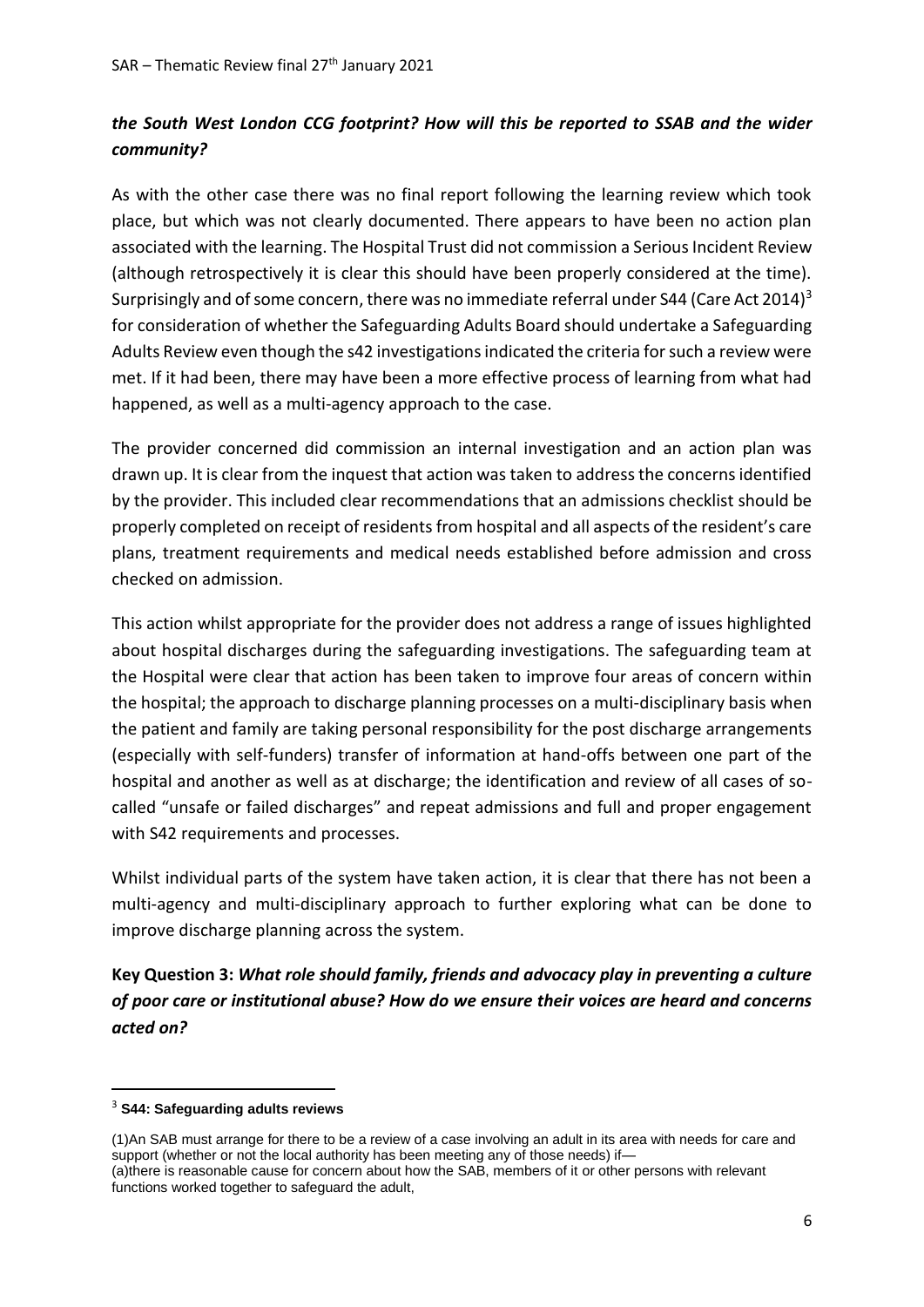There were some clear views expressed by professionals involved in the Individual A case and Home B case about the role family, friends and advocates play in preventing a culture of institutional abuse, and some exceptionally constructive reflections from the family in Individual A. It is clear that when discharge or placement planning takes place and the individual and their family are pro-active, involved and prepared to make arrangements themselves, hard pressed professionals are less likely to fully engage in what is required. It is undoubtedly the case that self-funded placements are approached differently.

It is also clear from the interviews that families tend to be unclear about what to do if concerns do arise, and to feel disempowered by the professional staff involved. In the Individual A case the family took great care to choose a home that they felt met acceptable to good standards of care. They trusted the fact that trained and registered nurses were employed by the provider and assumed (rightly) the same standards of nursing care applied as in a hospital setting. In the Home B case all the families lived some distance away and some felt that the setting provided good care even after the investigation. Families trust the system far more than perhaps they should.

The evidence in the review was that advocacy services were not really considered for older people, and rarely used in learning disability services although they were employed to good effect during the investigation. There was a universal view (including from providers) that ways to engage and involve advocates and better inform families about what to look out for and how to raise concerns needed to be found if real change was to take place.

## **Key question 4:** *How do agencies work together to identify new provisions opening in Sutton (including supported living placements)? How does this ensure provision is properly resourced and regulated to provide the care, particularly if this is commissioned on a 'spot purchase'*

The Borough is a "net importer" of individuals living in residential and care settings and there is an oversupply of residential and nursing care provision, much of which is for self-funded residents. At the time of interview there were 39 care homes, 29 nursing homes and 50 settings registered for mental health service use. Out of 1350 registered care setting places only 200 are commissioned by Sutton. This was the subject of much discussion but there was an acceptance that it is not easily solved. Respondents were unsure about how to best improve the current complex circumstances within which new residential settings and independent living or supported living provision is established. There are also differences in the degree to which new settings are quickly identified depends on both their legal or registration status and care group.

The legal framework was seen as unhelpful and at times a barrier. Similarly there was a degree of unanimity in the view that mandatory notification to the local authority, both of the intent to set up a home and of the placement of non Sutton residents by other local authorities and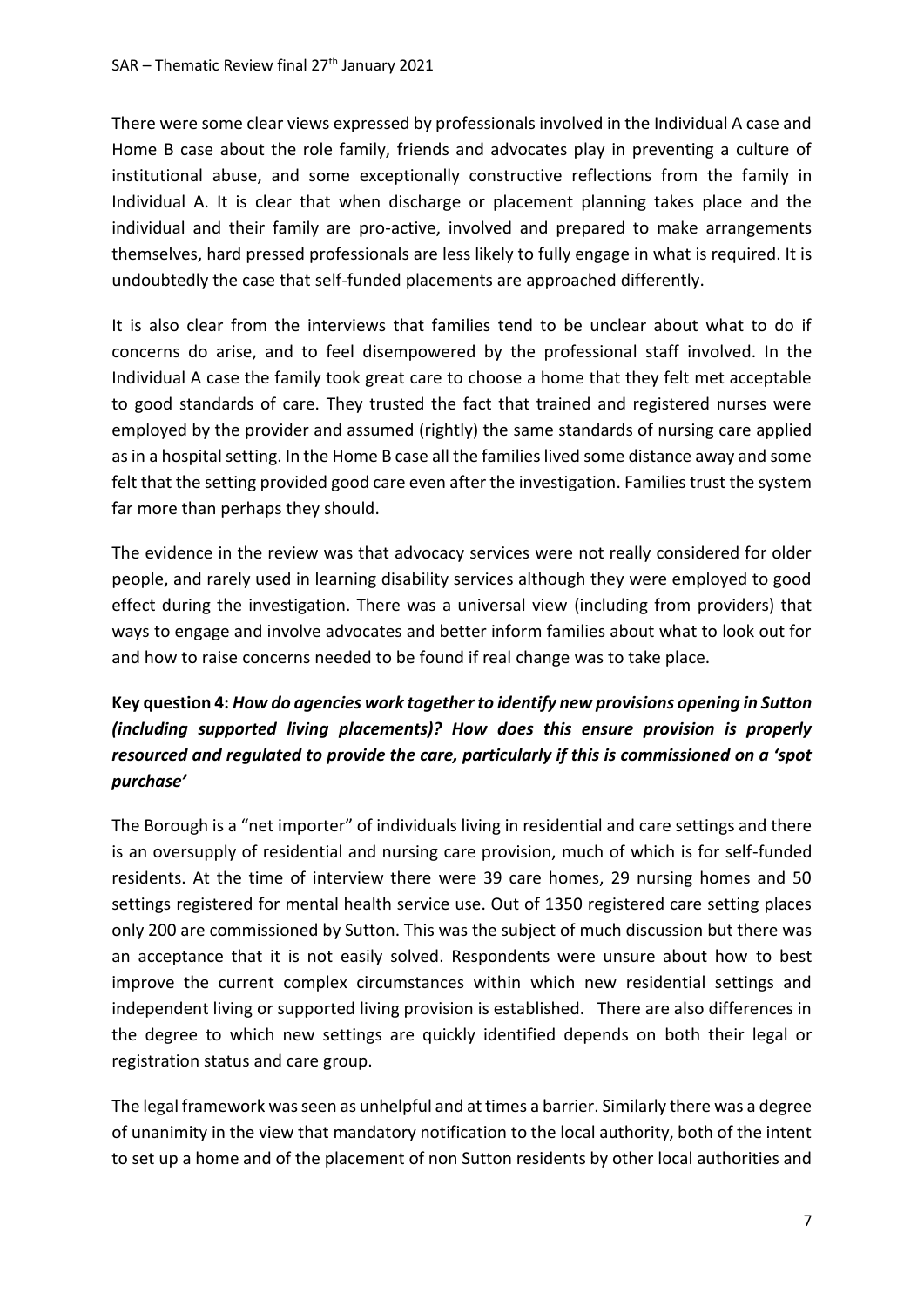NHS bodies would assist but, as one person pointed out, mandatory reporting of placements for children exists and local authorities do not all follow it. Care providers felt the solution rested with their own willingness to notify and report locally. Those providers involved in the review felt that the expectation arising from C19 they notify the local authority of all new placements regularly was a good one, and that the imperative to keep people safe overrode the previous resistance to voluntarily reporting anything that might damage their reputation

The care home and nursing home market is well known, well understood and new provision is usually notified to commissioners and/or the Care Support Team quickly. There was less confidence that information is received effectively or quickly about new homes in the learning disability and mental health sector. The Home where the abuse took place had been registered by CQC at the time of the investigations but had not had its first inspection. Because the planning application was for change of use rather than new provision the usual notifications between the Sutton Planning Department and Commissioners had not taken place. The usual system of notification by the planning service to Social Care was also not seen as robust or consistent. This is actively being addressed.

Overall, the impact of an urgent need to work far more closely together to respond to C-19 has made a very significant difference on several counts, which bodes well for a stronger system to be developed:

- The C-19 imperative has really improved communication links between commissioners, providers, service managers, and quality providers
- A focus on keeping individuals safe and their wellbeing enhanced has resulted in changed cultural norms in the provider sector, increased openness and transparency and has taken down the artificial barriers arising from a competitive market.
- The demand for places has dropped significantly so providers are keen to cooperate with commissioners in a way they were not when the market was more buoyant.
- Data and intelligence sharing has significantly increased and regular communication is improving relationships significantly
- The need for sharper approaches to the identification of and assessment of risk has significantly increased liaison between provider, especially home managers, practitioners in the CCG, operational social care services and commissioners across the system

**Key question 5:** *Where there is a high degree of restraint anticipated or residents are placed by other local authorities or CCGs which are out of area, is the legal framework robust enough to ensure host authorities are aware of placements and can comply with their safeguarding and market management responsibilities? Would mandatory notification (proposed by the Atlas House report) assist and what can be done locally to reduce safeguarding risk whilst legislative changes are considered?* 

At present there is no local framework of practice expectations or good practice guide for providers or NHS and Care practitioners in relation to restraint and managing challenging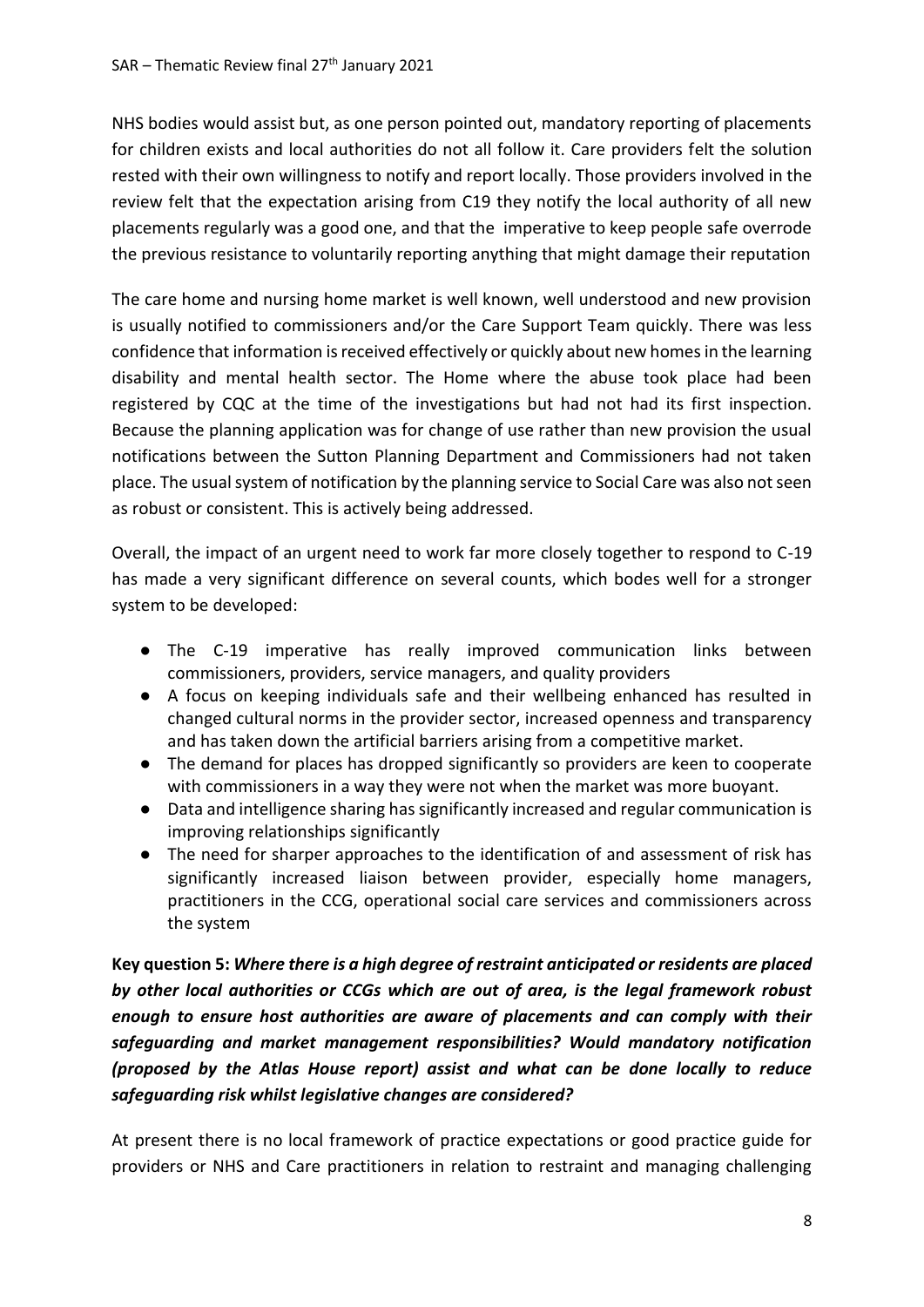**.** 

behaviour. In addition the incidence of restraint in specific settings, and/or its compliance with good practice requirements and standards is not monitored at all with the exception of incidences of repeat S42 investigations. The only "route in" into provider settings legally remains the Deprivation of Liberty Safeguarding legislation.

The recommendations from the Devon SAR (Atlas House) in relation to mandatory reporting and proper oversight<sup>4</sup>could equally still apply locally in Sutton. The legal framework does not provide rigorous enough requirements to ensure the host authority is both aware of and able to monitor the well-being of those individuals placed in learning disability, autism or mental health settings in particular, although it applies too for adults with physical disabilities and older people (both placed and self-funded). This is exacerbated for authorities such as Sutton, who have an oversupply of provision (and potential housing stock) and are therefore very well used by placing authorities from a considerable distance away. The pressure on the Sutton system is well rehearsed, but significant.

In addition, those settings that are owned and run by big national providers (as was the setting in Home B) present additional challenges, the impact of which can minimise local engagement in the care provided. They provide specialist therapeutic services and their own quality assurance, training and support systems which limits "eyes on" contact from local professionals. If local care support and commissioning services are unaware of the needs of residents and/or the needs for training of staff, they are also likely to be unaware of care practice or the regime within a setting. The degree of actual knowledge of care practice held by placing authority social workers or NHS Commissioners is limited so it is entirely possible for residents to be "hidden from view" except to their families.

Mandatory reporting of placements alone would not solve the problem. It was clear from the review participants that what is needed as well as data, intelligence sharing and good support links are strong active relationships, openness and transparency, and voluntary but well publicised agreements between the CCG, Local Authority and Providers about their oversight and quality assurance roles and contributions as well as their safeguarding responsibilities to all Sutton residents, including those living in those settings. A voluntary agreement by

- Assert a requirement for specific funding for monitoring, reviewing and safeguarding as necessary, and for residents' access to local health services.
- Assert a requirement that placements be discontinued should they 'take anyone', or would not be registered by the CQC in line with its Registering the Right Support policy for services for people with learning disabilities and/or autism.

<sup>● &</sup>lt;sup>4</sup> Incentivise commissioners to engage in 'close to home' arrangements for adults with learning disabilities, autism and mental health problems.

<sup>●</sup> Make mandatory notifications by commissioning authorities of prospective placements to a host authority.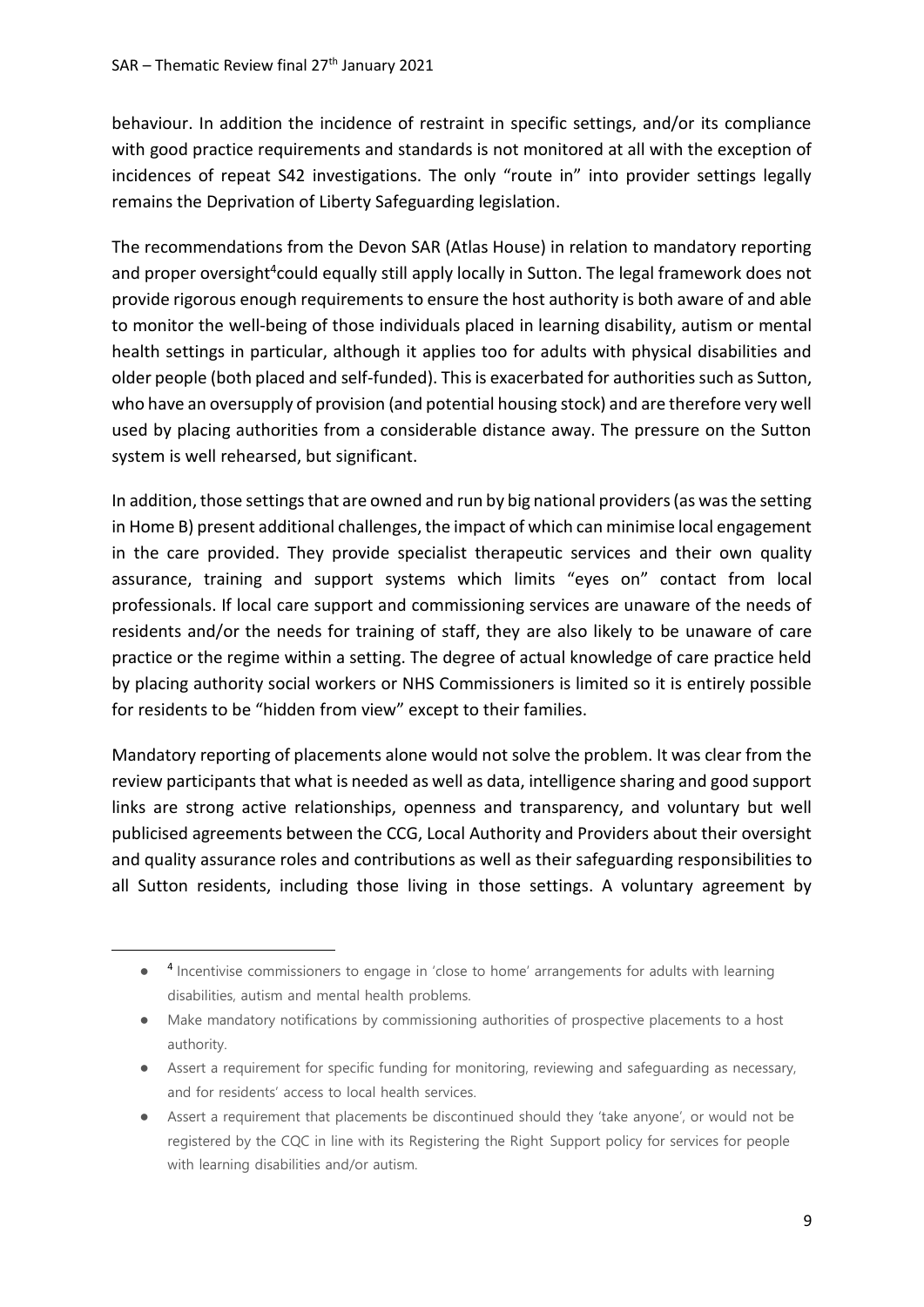providers about notifications could go some way to mitigate the problems but is only as good as the providers that are involved.

## **Key Question 6:** *What worked well in these investigations? Particular focus to be given to securing both criminal and civil (DBS) remedies for the adults and children who experienced abuse. Did this comply with the 'making safeguarding personal' principles?*

The investigation in the Individual A case was limited and not particularly clear or well managed by agencies. The Social Worker involved worked hard to ensure the investigations were properly conducted but there was limited cooperation from the NHS at the time, (as a result of the absence of a properly resourced safeguarding team) and a lack of coordination between partner agencies. Several processes ran in parallel but were not pulled together. The inquest focussed on a narrow set of issues and concerns and did not explore in-depth practice issues relating to transfer of information, hand-offs from one part of the system to another or discharge processes and practices. There was a police investigation as part of the initial process, but the decision was that the death was of natural causes so no case to investigate further. This was reviewed as part of the outcome of the learning event held by this thematic review and the case is now being investigated by the Metropolitan Police which is positive.

Following the inquest, the staff involved were properly referred by the local authority to the relevant regulatory body, but they were allowed to continue in their profession by that body. This was overall a less robust approach than should have been taken given the circumstances, where the death resulted from natural causes but where neglect was a contributory factor.

The new Safeguarding Team at the Hospital has taken action robustly and with tenacity to start to address a range of concerns identified by them when researching the case and are to be commended for the work that is now underway.

The second case was handled exceptionally well once the fact that there needed to be a complex abuse investigation was recognised. As well as timely, well managed, well attended and clear multi-agency meetings at regular intervals, the various strands of the investigation were constantly pulled together and coordinated. The process was exemplary in its focus on the welfare, well-being, voice and needs of the victims of the abuse, and uncompromising in seeking to pursue legal justice for them. The dismissal of staff and the pending legal proceedings are an indicator of the thoroughness and tenacity of those involved to ensure the alleged perpetrators are properly brought to justice. If written up and published as a suitably anonymised case study for how to handle complex abuse investigations well, the learning from it would be valuable.

The development of a Provider Concerns Protocol, arising out of a recognition that intelligence about what was happening in case 2 was held in a range of places, and a recognition about how fragmented and inconsistent the response to concerns was, and still is, was another positive piece of work as a consequence of what took place. It is still in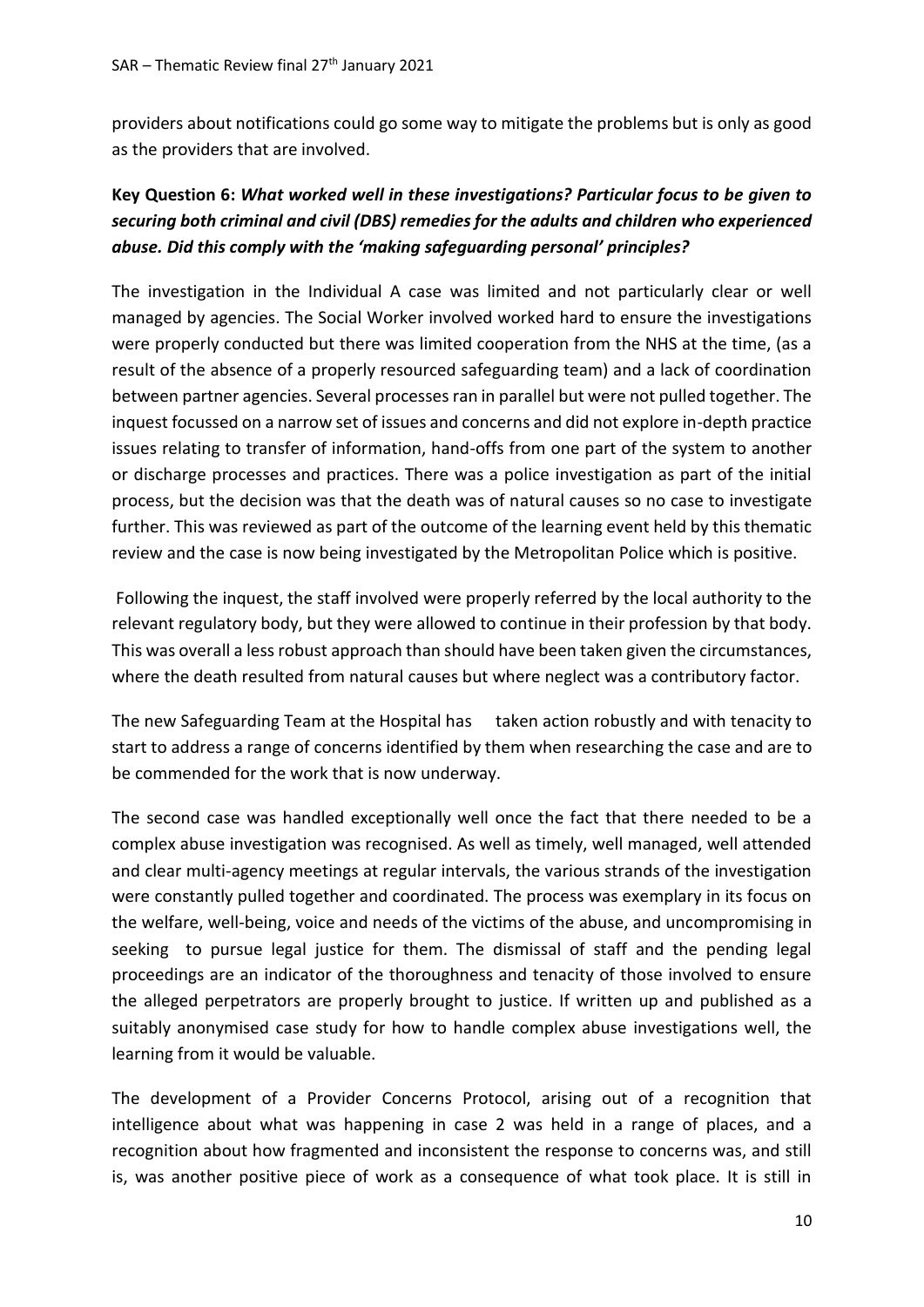development but has the potential to create a far more coherent approach to provider concerns, at every level of concern.

## **Key question 7:** *Has the C-19 crisis built on the learning from the two cases, changed the context for Sutton and provided better opportunities to work together to address some of the issues, and if so, what can we learn from this for the future?*

The review has identified that the C19 crisis has created new and strong relationships between people in different parts of the system, as well as a sense of shared endeavour and purpose. Regular communication processes, crisis support as well as risk and infection management support, and the coordination and provision of supplies etc. has built up a shared understanding of roles and responsibilities, interdependence and responsibility for the well-being of residents, staff and families.

The need for intelligence and good data at both meta and granular level has resulted in a far better understanding of the sector, and of the nature, type and needs of residents. The Joint Intelligence Group (JIG) and the Pre-Jig or pre-meeting have developed rapidly, building on an established but reasonably limited role very rapidly.

It is clearly a valued and significant multi-agency forum for properly understanding not just the activity across the sector, but also the quality of care. This is informed by a range of sources, and clearly pulls together intelligence and data from a range of sources allowing aggregated data to be provided. Regular reporting of different metrics on a daily basis, coupled with daily analysis of returns has created a responsive informed system, where concerns are quickly identified, risk assessed discussed and individual action plans for those settings put in place are significant system improvements that at the very least help identify concerns quickly

## **Themes arising from the Review**

There are a number of clear themes arising from this review, some of which emerged strongly in all the interviews, and which together provide considerable learning for the multi-agency safeguarding system in Sutton.

#### Safeguarding Practice:

A consistent view expressed by all the professionals interviewed and by providers was that the locality restructure in adult social care had undermined confidence in safeguarding practice. The move from a centralised team of "experts" to a generic locality model had a significant impact initially. It was widely seen as leading to inconsistency in terms of the knowledge and skills of social workers, their expertise in safeguarding practice, the quality of assessments, decision making, recording and communication. The evidence from records supports these concerns.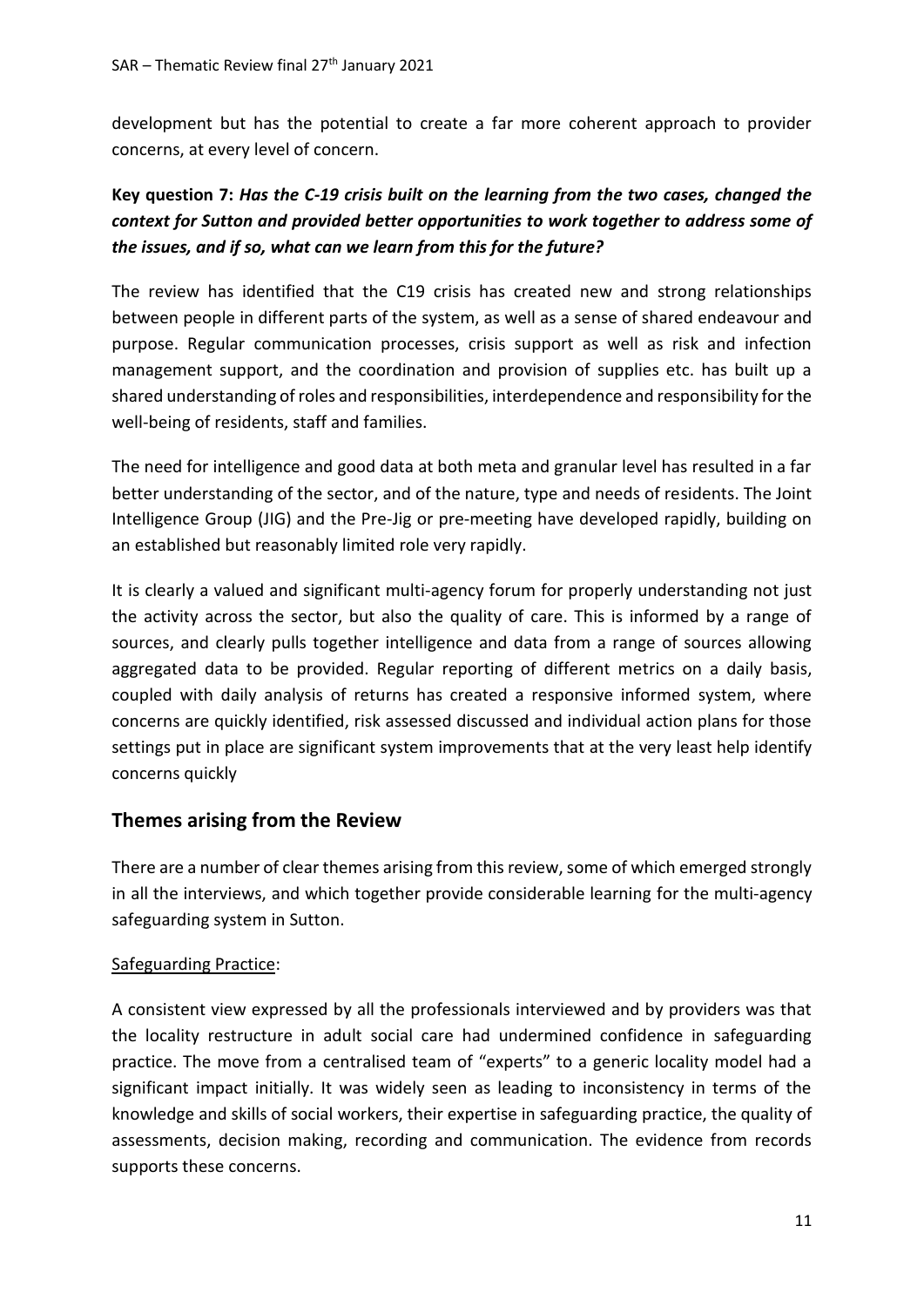The restructure also had a significant initial impact on intelligence gathering and the aggregation of small issues and concerns which together signify more serious underlying concerns. In addition, the restructure disrupted clear links between safeguarding services and commissioners, and established communication processes were lost, leading to increased risk and decreased knowledge of what was happening in relation to care settings. This issue has been recognised and work to address it has taken place. Safeguarding champions in each locality provide some expertise and support to their locality colleagues and meet together monthly.

The appointment of a Head of Safeguarding and Principle Social Worker has led to management oversight of practice in all three localities, the identification of what is needed to improve practice and the introduction of new expectations. However, investing in just one person to provide the source of specialist oversight and expertise to three localities is insufficient.

Any organisational model has merits and weaknesses, along the spectrum from highly centralised and specialist to fully dispersed and generic. The issue is the same, i.e. that social workers need to have the right knowledge and skills to exercise sophisticated judgements about safeguarding, be properly supported, managed and supervised, and work within clear frameworks, using effective processes. There remains a lack of confidence in Sutton that these requirements are sufficiently well embedded.

**Learning point 1**: The Sutton Safeguarding Board may want to seek assurance about how these concerns (which are clearly articulated and understood) are being addressed by the local authority and what is being done to improve multi-agency confidence in social work and to monitor the progress being made to improve practice.

**Learning point 2**: They may also want to establish whether capacity and capability are being managed to best effect by the local authority in balancing sufficient specialist expertise alongside a locality-based model of service delivery. The merits of a model which provides specific safeguarding practitioners equipped to give locality-based consultancy and advice to practitioners and team managers should be considered by the local authority.

Providers and some managers highlighted the need for the development of a simple guide to raising safeguarding concerns, to help them make judgements about when, where, who and how to make safeguarding referrals to social workers. They noted that Sutton to the best of their knowledge does not have a professionals' helpline for them to use in arriving at judgements nor does it have a clear levels of concern, or a simple local safeguarding matrix tool.

**Learning Point 3:** Sutton Safeguarding Adults Board, working with Adult Social Care and Health partners and providers should consider developing some locally relevant and simple guides and tools to aid providers, other professionals and (and families) to know when to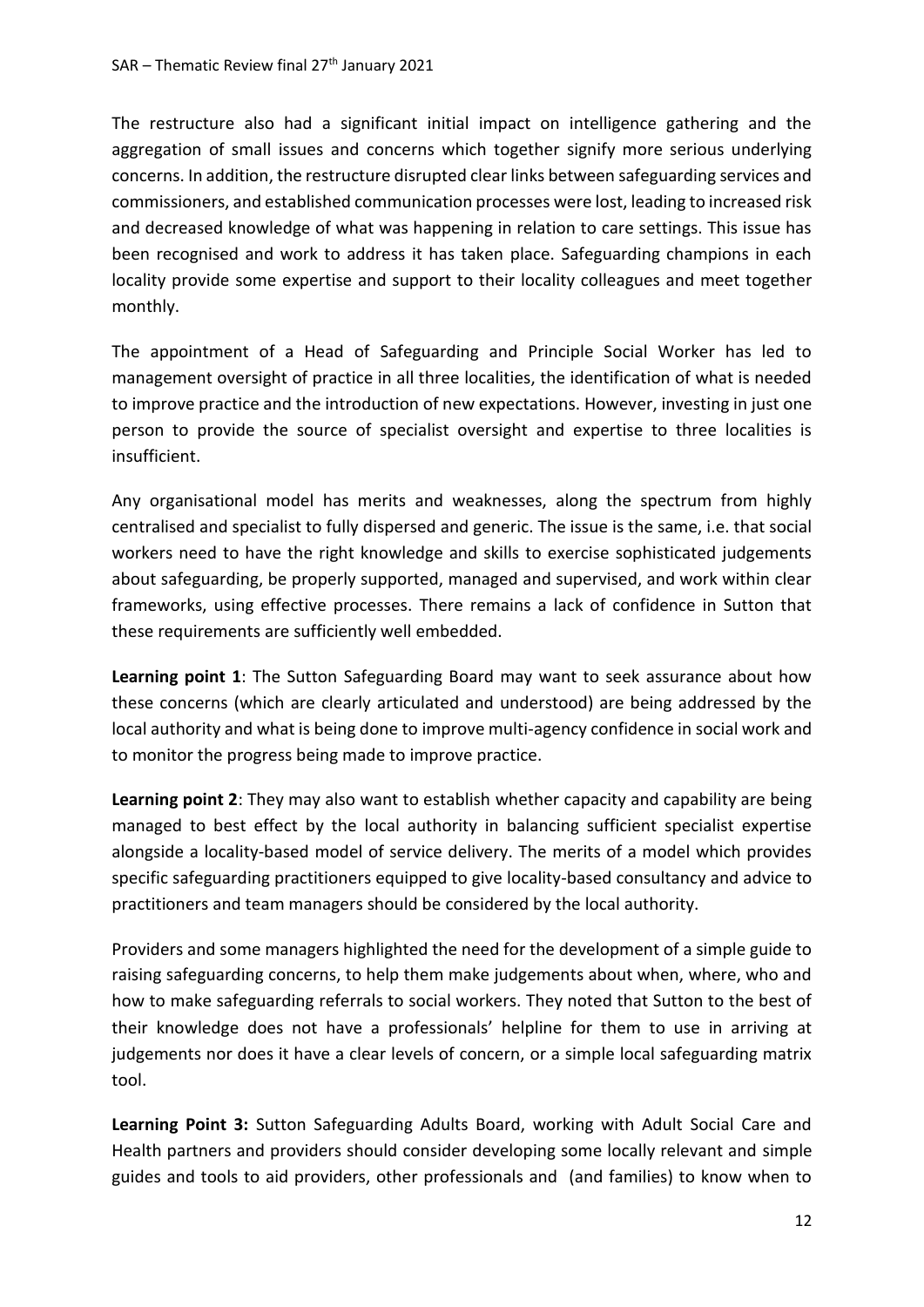raise safeguarding concerns locally and how, similar to the tools developed in Suffolk and Milton Keynes for example.

The provider concerns protocol being developed by a number of managers will make a significant difference to how the complicated relationship between poor care, provider failure and safeguarding is identified and addressed. It should lead to a common approach to provider concerns and safeguarding practice as well as transparency about how decisions are made. However, it has been slow to develop and will require significant multi-agency senior buy-in and Director level leadership to ensure it is introduced effectively. A significant level of investment in ensuring the protocol is properly implemented with appropriate single and multi-agency familiarisation and training will be needed. If this is not done the protocol will be limited in its impact in addressing current system problems.

**Learning point 4**: The Sutton Safeguarding Adults Board may want to consider how best to endorse the final protocol and assure itself of the impact of implementation on practice.

#### Relationships:

The second strong theme to emerge is the importance of strong relationships between professionals. The care sector is complicated as is the overall relationship between the various partner organisations involved in the adult care system. The responsibilities of a long list of organisations overlap but are also distinct and different. What was universally recognised as the most positive thing about the C19 crisis was the development of relationships between the different people in the different parts of the system who together had a shared goal and common purpose.

Commissioners and quality assurance staff in the NHS and Local Authority already had a good relationship but the engagement with home managers has significantly increased and improved, and a degree of mutual trust has been fostered. Heads of Service and Social workers necessarily worked very closely with their equivalents in the health economy leading to significant improvements in shared understanding about what was happening in a specific home. This in turn impacted significantly on the early identification of provider concerns and swifter more coherent safeguarding investigations when concerns were raised.

It is clear there is a desire amongst providers and commissioners to move from a market management model to a relational and collaborative approach to working together in the best interests of those who live in care settings.

The challenge is two-fold. Firstly, partners need to consider how to ensure the gains in better care and better awareness of concerns are not lost. Secondly thought should be given to how to build this into practice as well as future service planning, and developments. There are a range of ways this could be achieved.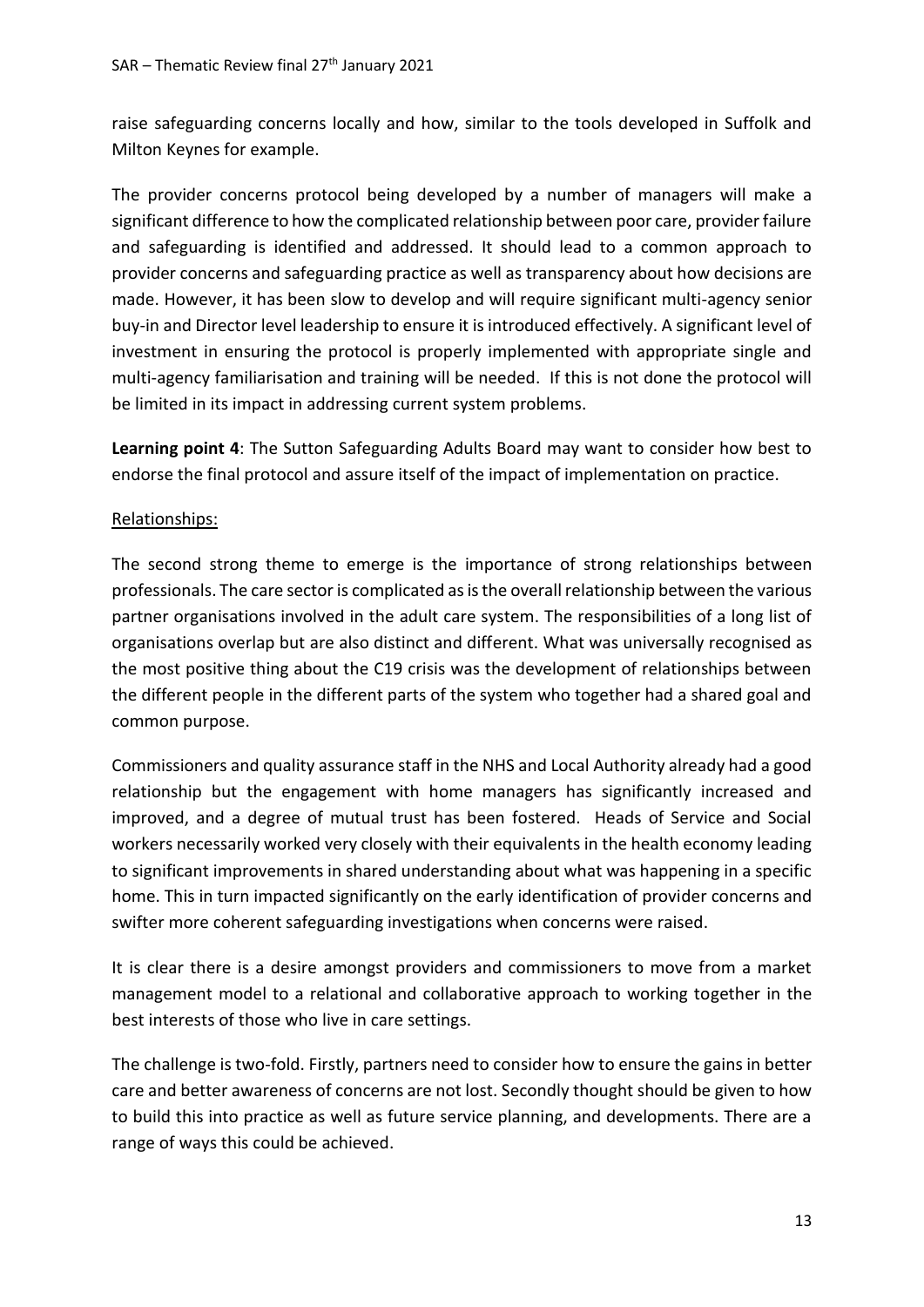**Learning Point 5:** The Safeguarding Board may want to consider how best to build on what has been learned from C19 in terms of new ways of working together that enhance the degree of inter-professional relationships and local knowledge and understanding and sharpen a focus on providing high quality safe care.

**Learning point 6**: A range of models to facilitate this, such as for example, a quality and safeguarding forum across Sutton and or locality care partnership groups where social work managers, community health care staff, GP's, local providers and commissioners meet regularly to share knowledge and support improvement could be explored by partners

#### Family and friends:

The third strong theme to emerge is the central importance of the voice of residents, and the role of their family and friends. For this to be fully effective in terms of safeguarding their family members they need to know what good care should look like, be encouraged to be curious about their relative's care, and empowered to challenge professionals. This should apply regardless of who funds the care placement. As one professional said, the nature of the funding source should not influence the way professionals work with families. This applies as much to discharge planning as it does to admissions, and to the quality of the care being given at any point in time.

At present there is information by care settings provided to relatives and residents about how to report safeguarding concerns and about how to make complaints. In most settings they get no information about what good care should be like or how/with whom they can explore their worries and concerns about anything they observe, or experience, other than through the line management procedures in the care setting. As the family in the Individual A case said "worries and gut feelings are not the same as concerns or complaints but there is nowhere to go with those worries if you don't want to speak to home staff and there is no one to consult".

Providers noted that the linear nature of making complaints can be a disadvantage for residents and families, who may lack confidence their concerns will be fairly or properly dealt with. The expectation that if the family are unhappy concerns should be reported to CQC also means that there is always the possibility that the local authority and or the NHS commissioners are not fully informed about concerns and complaints in a setting and vice versa.

**Learning point 7:** Commissioners and Providers working with CQC and the Sutton Safeguarding Adults Board should consider running a "Poor Care – Where to Go" public information campaign. They should also consider whether to develop joint information packs for families and residents to be given on admission that help them know who to go to for what

#### Advocacy: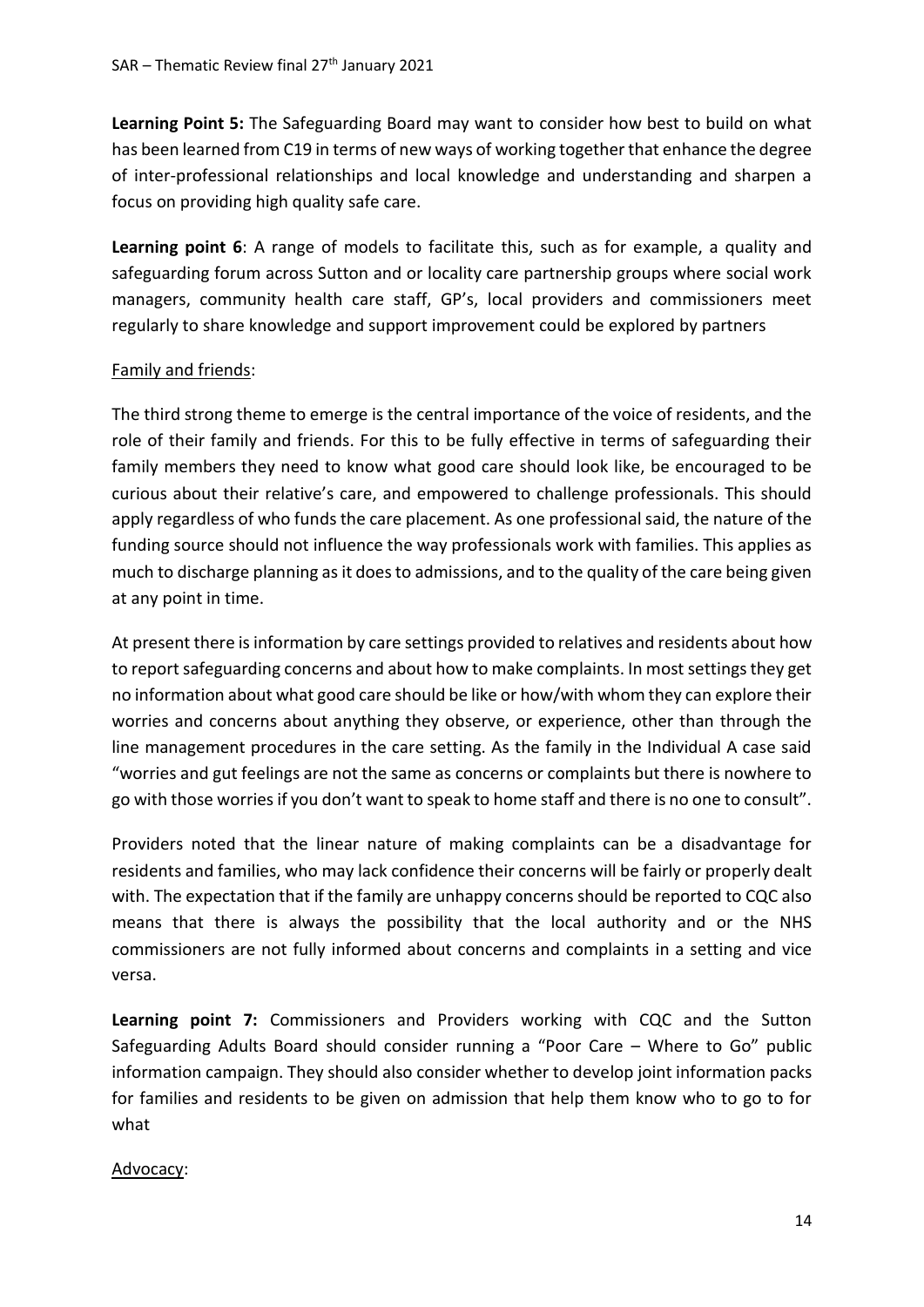The family in the Individual A case also commented that whilst publicly funded placements are reviewed and monitored by the relevant social workers privately funded people have "no external protective factors built in".

This links to the absence of advocacy services for adults in care settings. The complex abuse investigation was exemplary in terms of the attention paid to ensuring residents had good independent advocacy during and after the investigations. However, the majority of adults placed in care settings do not have advocates. The assumption is that the family is expected to act as their advocate.

In children's care settings a legal independent visitor system was introduced to ensure young people have access to someone who is there for them and is independent of those adults with specific roles to play in the child's life. There is no equivalent for adults, including young adults. Where an individual has been placed a long way from family or their social worker no one has "eyes on" what is happening for that individual in a setting. Given that many of the individuals placed a long way from home are particularly challenging, and likely to require high levels of intervention and at times restraint this is a real safeguarding concern. It is not just an issue for Sutton. Ideally the placing authority with the host authority and the provider should collaborate to ensure an independent advocate is always appointed in those circumstances.

**Learning point 8:** Sutton Safeguarding Adults Board should consider whether to work with commissioners, Healthwatch, local advocacy organisations and any local "experts by experience groups" to explore what local opportunities there might be to introduce voluntary local advocacy and independent visiting services for residents of care settings.

#### Intelligence gathering and sharing – application to understanding of risk and needs

At the time of the two cases information was fragmented, held in many places and could not be used intelligently to identify specific instances where major safeguarding concerns were occurring or settings where concerns about the quality and safety of care were growing. Significant improvements have been made, and C19 has enhanced this improvement significantly. The JIG is valued and is making a very positive contribution to ensuring everything is known that could be. The challenges for it now are its size, and the quality of data it holds and can usefully analyse.

In addition, the JIG needs to decide how to maintain a clear strategic oversight of care provision, whilst balancing the degree of knowledge about varied different care types and care groups and facilitating much more granular deep dives, issue based analysis, and localised understanding. As yet the degree to which JIG intelligence links to strategic safeguarding knowledge, and how the understanding of local risk and need, informs local action and improvement plans, enhances shared risk management and influences strategic and organisational planning priorities is relatively limited. How the JIG intelligence informs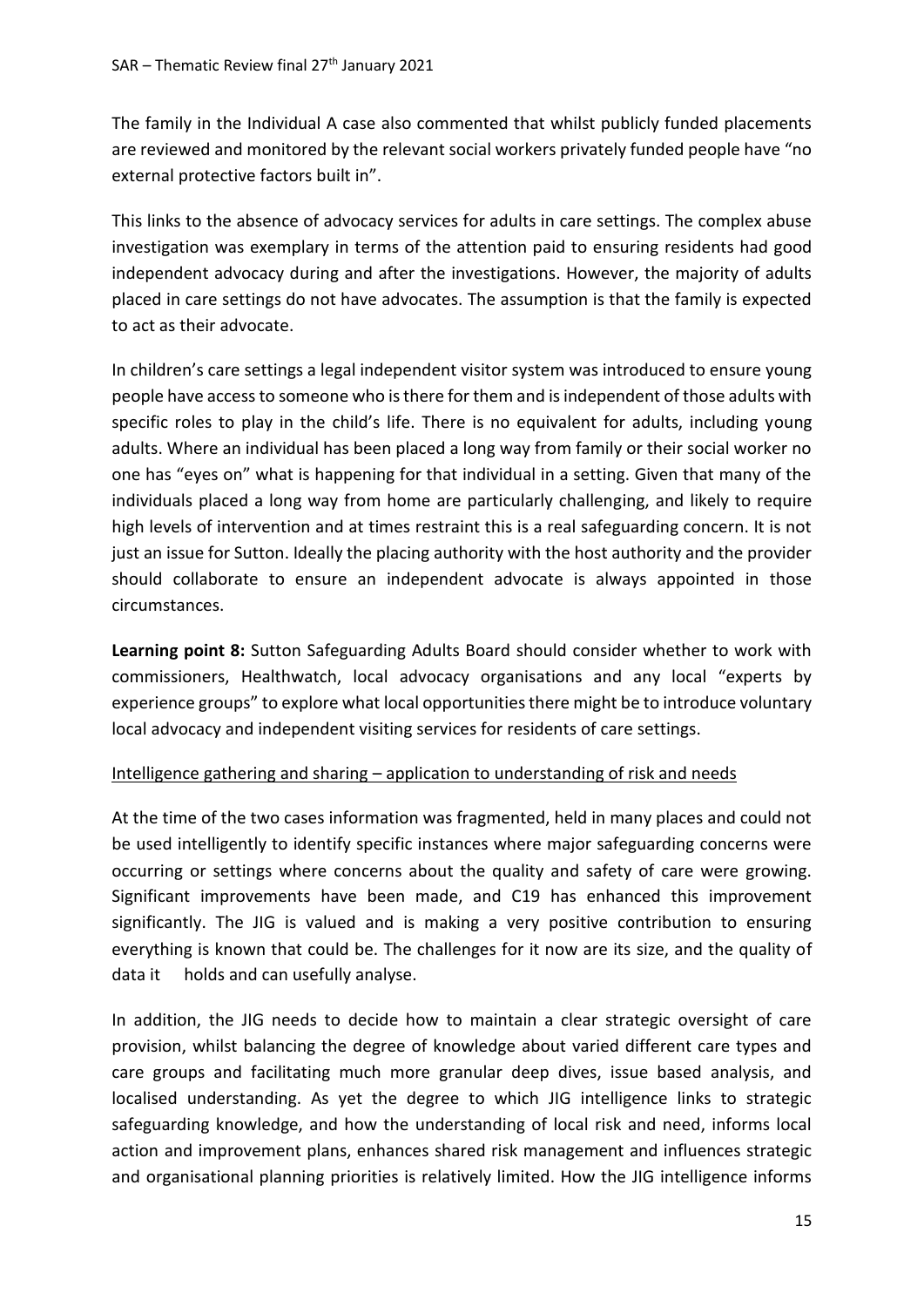the Safeguarding Board's understanding and level of assurance about the quality of multiagency safeguarding practice in the borough needs exploration and how it can positively contribute to a system wide, and systemic virtuous cycle of improvement in safeguarding practice is also worthy of discussion.

#### Legal constraints, procedural challenges and barriers

It is clear that the situation in the Home B case reflects a broader national set of issues in relation to how well a local authority area can safeguarding and protect its citizens properly if it does not know where the most vulnerable are living or what degree of need there might be for specific forms of service (such as specialist autism support). The argument for mandatory reporting has been made before but it remains valid as does the arguments made in the Devon SAR (Atlas Homes)

A setting like Home B, that has not been inspected, that has a new and relatively untrained staff team and not only takes several new and very challenging individuals in one go and also ignores the fact that two were underage on placement, can still "fly under the radar" quite easily. Placing authorities are frequently a distance away, and staff do not always perform sufficient due diligence when making placements especially when spot purchasing in a crisis. This ongoing situation is not acceptable. Whether mandatory placement reporting is a requirement laid on the placing authority or on the provider of the care setting is less important than the expectation all placements are reported to the host authority.

The Board might wish to use the case (once proceedings are concluded) to add its voice to the growing pressure to introduce requirements in relation to placement reporting and placement notification processes.

**Learning point 9**: In the absence of mandatory reporting or any other actions to improve local knowledge, the Sutton Safeguarding Board should consider through the commissioners how best to harness the benefit of a far better understanding about the local care sector as a result of C19. This should aim to identify how to engage with providers to agree a voluntary placement reporting scheme which brings benefits to the provider in terms of enhanced local support, advice and training and significant benefits to residents because of the active knowledge of and monitoring of their needs, care, and treatment

A serious procedural issue arises from this review in that it is unclear why in the Individual A case, where the criteria for a S44 referral was met, a decision was not made to refer the case to the Board. The dislocation between a S42 investigation, a criminal investigation, and an inquest meant all three dealt with partial information at times. In addition, undertaking a S44 review would have led to quicker whole system learning. It is clear that the criminal investigation process in safeguarding cases is necessarily not very collaborative, but could be far better linked in.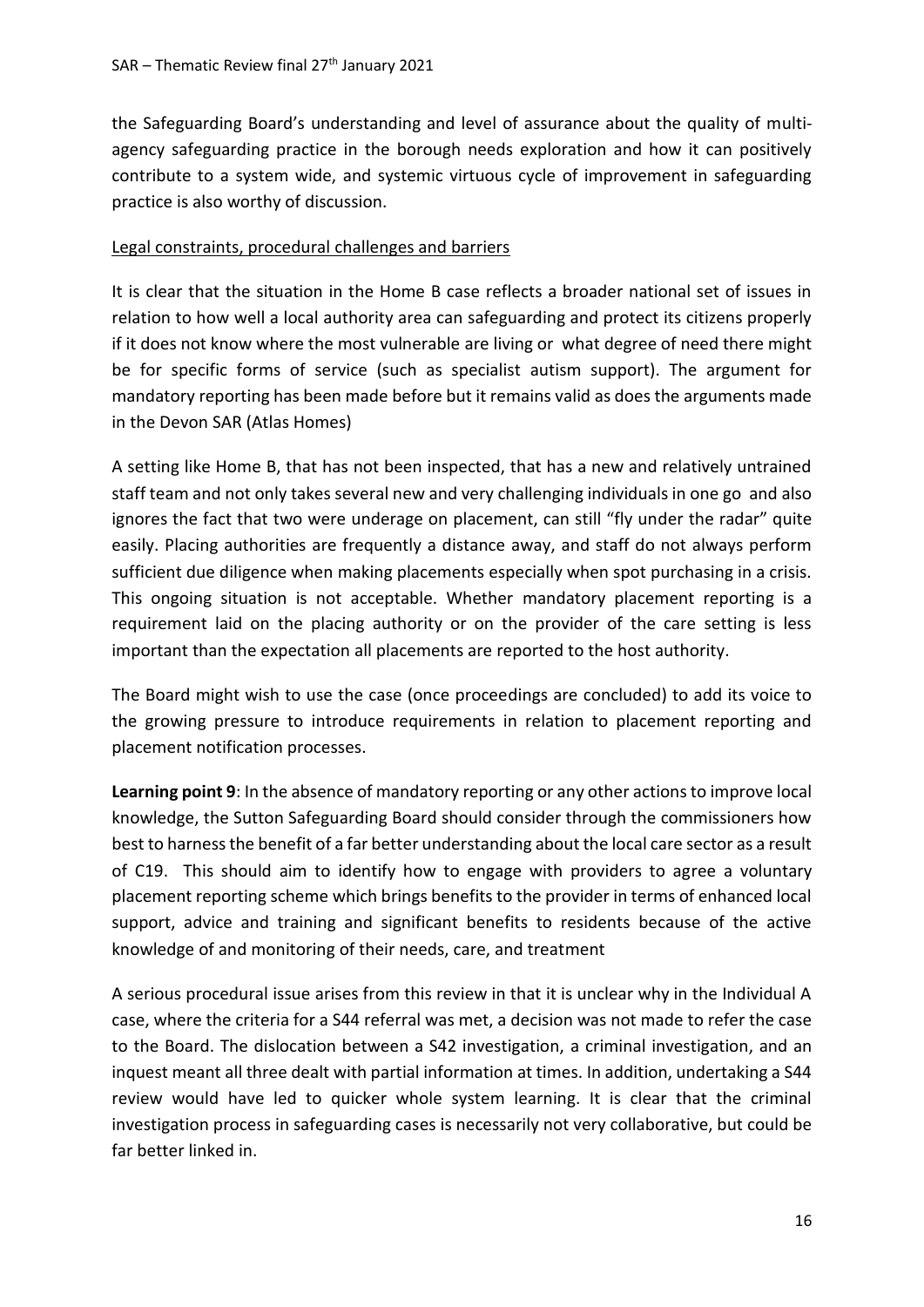Another barrier was the absence of clear post investigative learning. In both cases, because they were not referred to the Board for a S44 SAR, there was no clear post investigation learning process, and with recommendations and action plans for improvement. The fact that forward progress has been made is largely based on individual professional's commitments to improve the way people are cared for. However progress is not coordinated, nor is it monitored and assured.

**Learning Point 10:** The Sutton Safeguarding Board must seek assurance from front line services that if S42 investigations are underway, accompanied by criminal investigations it then becomes clear that the criteria for a S44 Review are also met, a referral to the Board should be made immediately, and investigative processes aligned and coordinated from that point onwards in a coherent manner.

#### Public Health

Finally there was a small but important piece of learning from the case, which is that diabetes is not a mild illness but a potentially fatal one, especially volatile uncontrolled diabetes. The knowledge needed to recognise serious concerns relating to hyper or hypoglycemia should be part of anyone who cares for others' understanding and skill base.

**Learning point 11**: The Board may wish to ask the public health service to run a major public information campaign in relation to diabetes.

#### **Learning Points**

**Learning point 1**: The Safeguarding Board may want to seek assurance about how concerns about the quality of and skills held by social workers undertaking safeguarding investigations (which are clearly articulated and understood) are being addressed by the local authority and what is being done to improve multi-agency confidence in social work and to monitor the progress being made to improve practice.

**Learning point 2**: They may also want to establish whether capacity and capability are being managed to best effect by the local authority in balancing sufficient specialist expertise alongside a locality based model of service delivery. The merits of a model which provides specific safeguarding practitioners equipped to give locality-based consultancy and advice to practitioners and team managers should be considered by the local authority.

**Learning Point 3:** Sutton Safeguarding Adults Board, working with Adult Social Care and Health partners and providers should consider developing some locally relevant and simple guides and tools to aid providers, other professionals and (and families) to know when to raise safeguarding concerns locally and how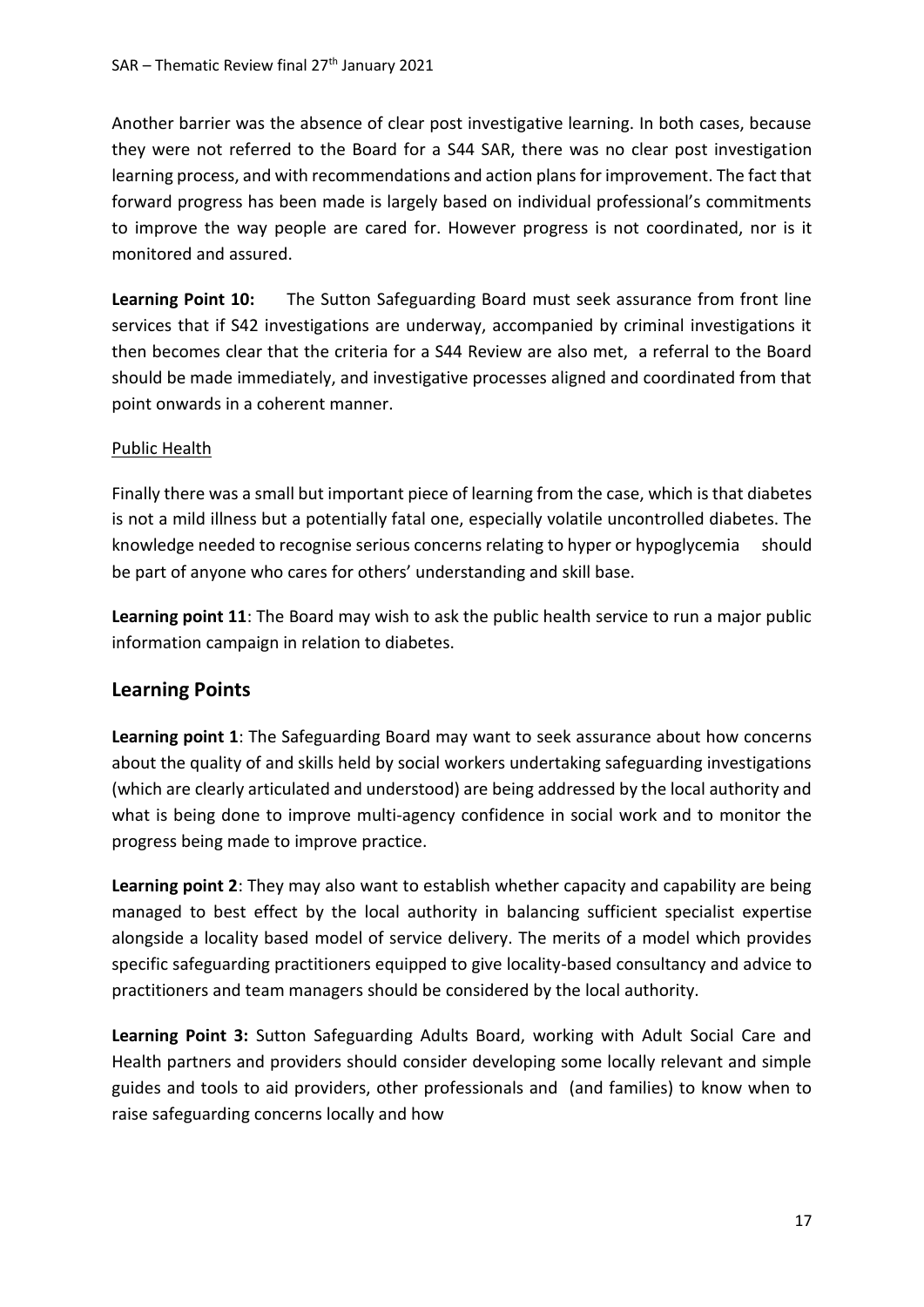**Learning point 4**: The Sutton Safeguarding Adults Board may want to consider how best to endorse the final Provider Concerns protocol and assure itself of the impact of implementation on practice.

**Learning Point 5:** The Sutton Safeguarding Adults Board may want to consider how best to build on what has been learned from C19 in terms of new ways of working together that enhance the degree of inter-professional relationships and local knowledge and understanding and sharpen a focus on providing high quality safe care.

**Learning point 6**: A range of models to facilitate this, such as for example, a quality and safeguarding forum across Sutton and or locality partnership groups where social work teams, community health care staff, GPs , local providers and commissioners meet regularly to share knowledge could be explored by partners.

**Learning point 7:** Commissioners and Providers working with CQC and the Sutton Safeguarding Adults Board should consider running a "Poor Care – Where to Go" public information campaign. They should also consider whether to develop joint information packs for families and residents to be given on admission that help them know who to go to for what

**Learning point 8:** Sutton Safeguarding Adults Board should consider whether to work with commissioners, Healthwatch, local advocacy organisations and any local "experts by experience groups" to explore what local opportunities there might be to introduce voluntary local advocacy and independent visiting services for residents of care settings

**Learning point 9**: In the absence of mandatory reporting or any other actions to improve local knowledge, the Sutton Safeguarding Board through the commissioners should consider how best to harness the benefit of a far better understanding about the local care sector as a result of C19. This should aim to identify how to engage with providers to agree a voluntary placement reporting scheme which brings benefits to the provider in terms of enhanced local support, advice and training and significant benefits to residents because of the active knowledge of and monitoring of their needs, care, and treatment

Learning Point 10: the Sutton Safeguarding Board must seek assurance from front line services that when S42 investigations are underway, accompanied by criminal investigations, if it becomes clear that the criteria for a S44 Review are also met, a referral to the Board should be made immediately, and investigative processes aligned and coordinated from that point in a coherent manner.

**Learning point 11**: The Board may wish to ask the public health service to run a major public information campaign in relation to diabetes.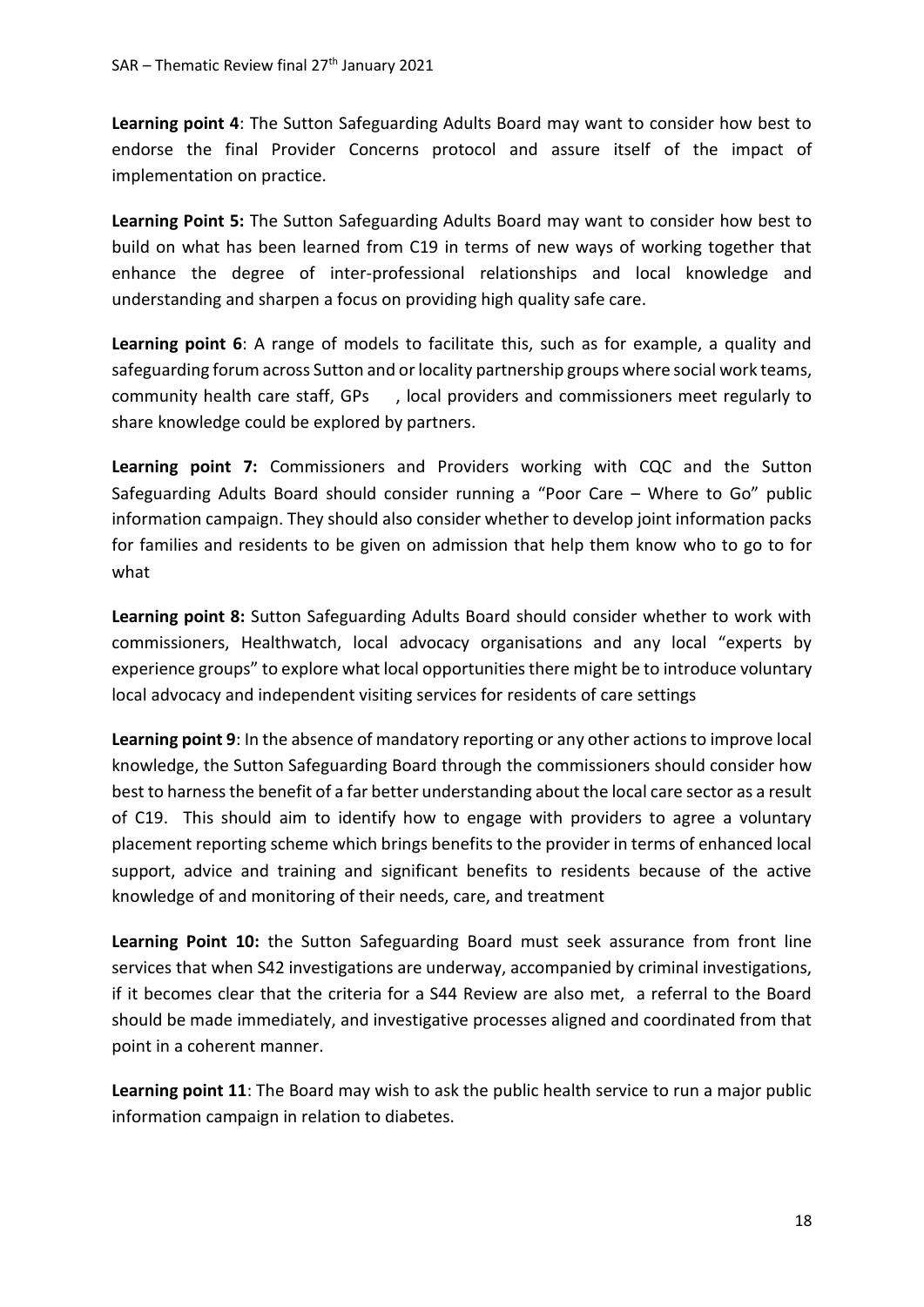### **Appendix 1: Context of the Proposed Review: The East Midlands Review**

Concern regarding poor quality of care and abuse within care settings remains an issue nationally, a thematic review of SARs<sup>5</sup> reported key learning points, namely:

- There was substantial learning around dignity in care. This included failures to deliver person centred care and inflexible responses that were based on process rather than needs of the person. Dignity in care is as much about the values and attitudes of staff as the professional qualification they may hold.
- Serious abuse and neglectful practice was often endemic rather than limited to an individual practitioner. Culture, leadership and lack of supervision either reinforced poor care or perpetuated it through lack of challenge.
- There were recurrent failures to try and understand the meaning behind the person's behaviours and to involve the person and their families in care.
- Providers, commissioners and regulators need to take necessary additional measures to hear the person and their family's voice regarding their experience of care. Involvement of advocacy is an important aspect of this.
- The poor quality of care plans and assessments was a feature in all the reviews relating to care environments. External practitioners going into the care environments need to see safeguarding as their business and be accountable for looking beyond their immediate task.
- Commissioners and regulators need to draw together all of their intelligence about the home and be alert to indicators of emerging concerns. This includes drawing together themes arising from safeguarding concerns. Assurance activity needs to be more than a desk top exercise.
- Reviews highlighted the need for the involvement of police at the earliest stage when serious abuse of a resident is suspected. Reviews also reinforced responsibility of the Local Authority to maintain oversight of a Safeguarding Enquiry and the adequacy of the protection plan. Reviews highlighted the need for collaboration between Local Authority, Police and Health agencies in responding to situations of organisational abuse.
- There was wider learning about systems and resources the availability of appropriate care providers to meet the person's needs and using learning from SARs to inform the strategic plans of commissioners.
- Aspects of good practice included how agencies worked together under difficult circumstances in urgent care home closures. One review also noted how the locality had used learning to make extensive improvements in care home quality monitoring.

**.** 

<sup>5</sup> Undertaken by the East Midlands Safeguarding Adults network and published by ADASS in November 2017 at: https://www.nottinghamshire.gov.uk/media/132275/emsanthematicreviewsars.pdf